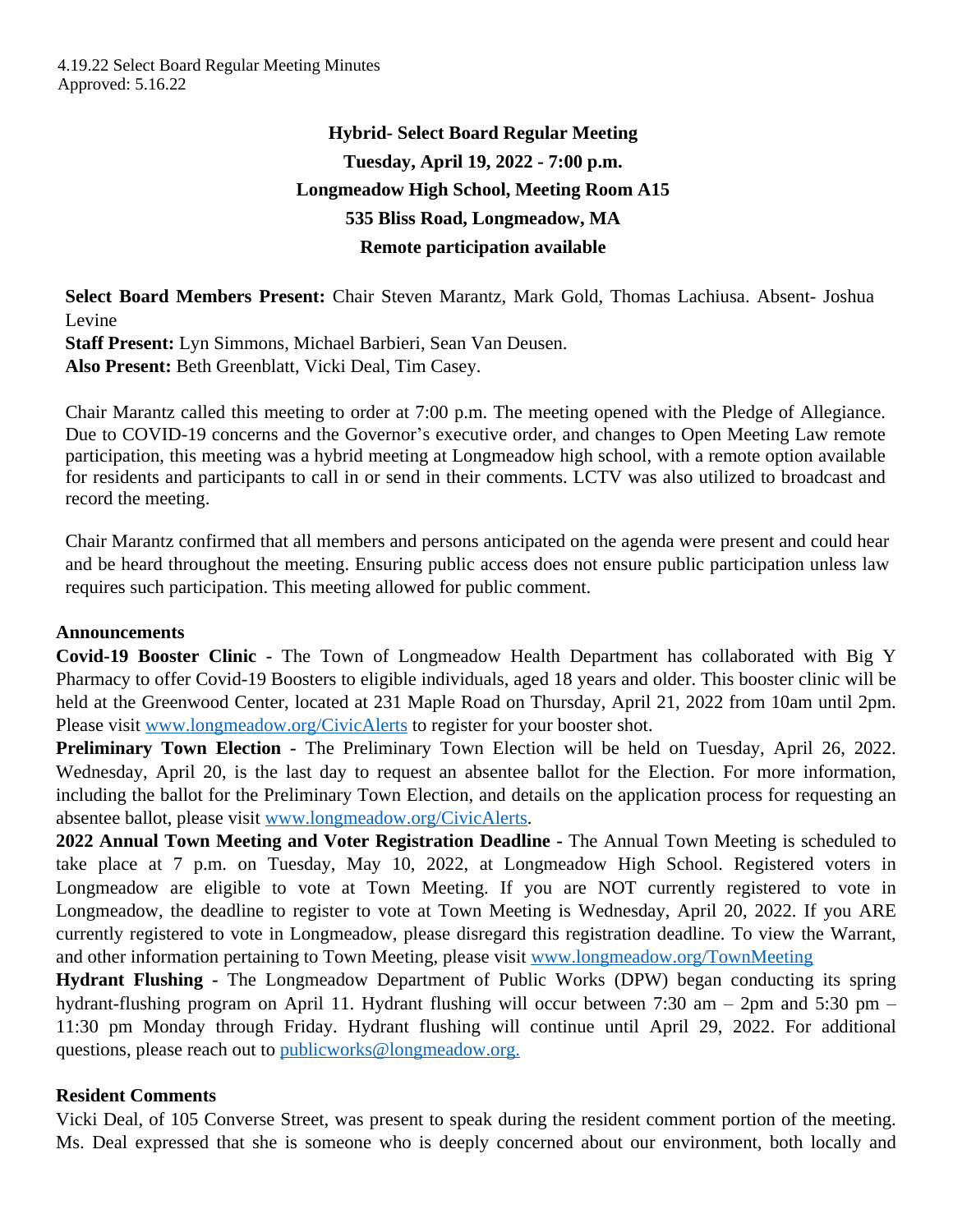#### 4.19.22 Select Board Regular Meeting Minutes Approved: 5.16.22

globally, and continues to worry about the pipeline expansion project. Ms. Deal went on to say that, science has shown us that methane leaks and pressure release natural gas are toxic for our community and our planet. Ms. Deal stated that the health issues associated with these leaks, such as asthma and heart conditions, are made worse by methane. Ms. Deal commented that this project would not provide gas to any household in Longmeadow and it will not lower heating bills. Ms. Deal expressed her concern of the proposed expansion project being located on some of the most utilized streets in Longmeadow. Ms. Deal stated that she could not imagine what construction on Converse Street would look like and is worried about the possibility of construction accidents. Ms. Deal also explained that Converse and Laurel Streets are due for road projects in the next coming years, and expressed her concern for ongoing construction in this area only to have it ripped up by Eversource again. Ms. Deal expressed her appreciation for how the board has kept an eye on Eversource throughout this proposal. Ms. Deal is hopeful that the community will keep an eye on the prize of having a clean and safe environment for Longmeadow.

Tim Casey, of 741 Laurel Street, was present via zoom to speak during the resident comment portion of the meeting. Mr. Casey stated that he is a member of both the Historic District Commission and Historical Commission, as well as a potential abutter to this pipeline. Mr. Casey explained that he is both concerned from a committee member perspective and a private citizen perspective. Mr. Casey indicated that through both of these proposed "preferred" routes; it would put the pipeline under the North Longmeadow Street Historic District, as well as the Green Historic District. Mr. Casey has concerns that a high-pressure gas pipeline could threaten these historic resources, and it would be quite a shame if there were an accident that caused the Town to lose part of our heritage. Mr. Casey also stated that as an abutter to this proposed pipeline, he is concerned for his son growing up near this type of infrastructure, and has a property owner he is concerned about what the project would do to his property value. Mr. Casey thanked the Select Board for their continued support and asked the board to join him in reaching out to the advisory council on historic preservation to solicit help if Eversource decided to run the pipeline through the preferred routes.

## **Select Board Comments - None**

## **Town Manager's Report**

COVID-19 Update Over the past 2 weeks there have been 64 cases. The positivity rate in Hampden County is 3.17% as of April 14. This is an increase from the 2.55% rate on April 7. The breakdown is 44% unvaccinated, 42% up-to-date, and 14% partially vaccinated.

Staff Updates A new Business Manager has been hired at the DPW, Lisa Okscin joined the Town today, April 19 and brings years of contract management and data analysis experience. Interviews were held for IT Director and the schools will hopefully be able to make a hire out of the applicant pool. Both Chief Stocks and Ms. Simmons sat on the interview panel to represent the Town's needs. Unfortunately, we continue to have no luck with the Assessor's office position. In addition, we are trying to fill four skilled laborer vacancies. In the last 3 weeks we had nine interviews scheduled and only four people showed up, three have accepted.

Annual Report The Annual Report is being printed, the best quote received was \$745 for 125 copies. Once completed copies will be available for distribution at Town Hall. An electronic copy will also be available on the Town's website.

Annual Town Meeting Educational videos for specific warrant articles are being prepared and will be posted to the website and social media beginning this week. We have also worked a lot on engagement and awareness of Town Meeting. You will start seeing sandwich boards and lawn signs popping up around key areas of Town to create awareness of the meeting. Mike has worked hard on adding QR codes to the material that provides a direct link to the online version of the warrant. The Annual Town Meeting will return to the normal location at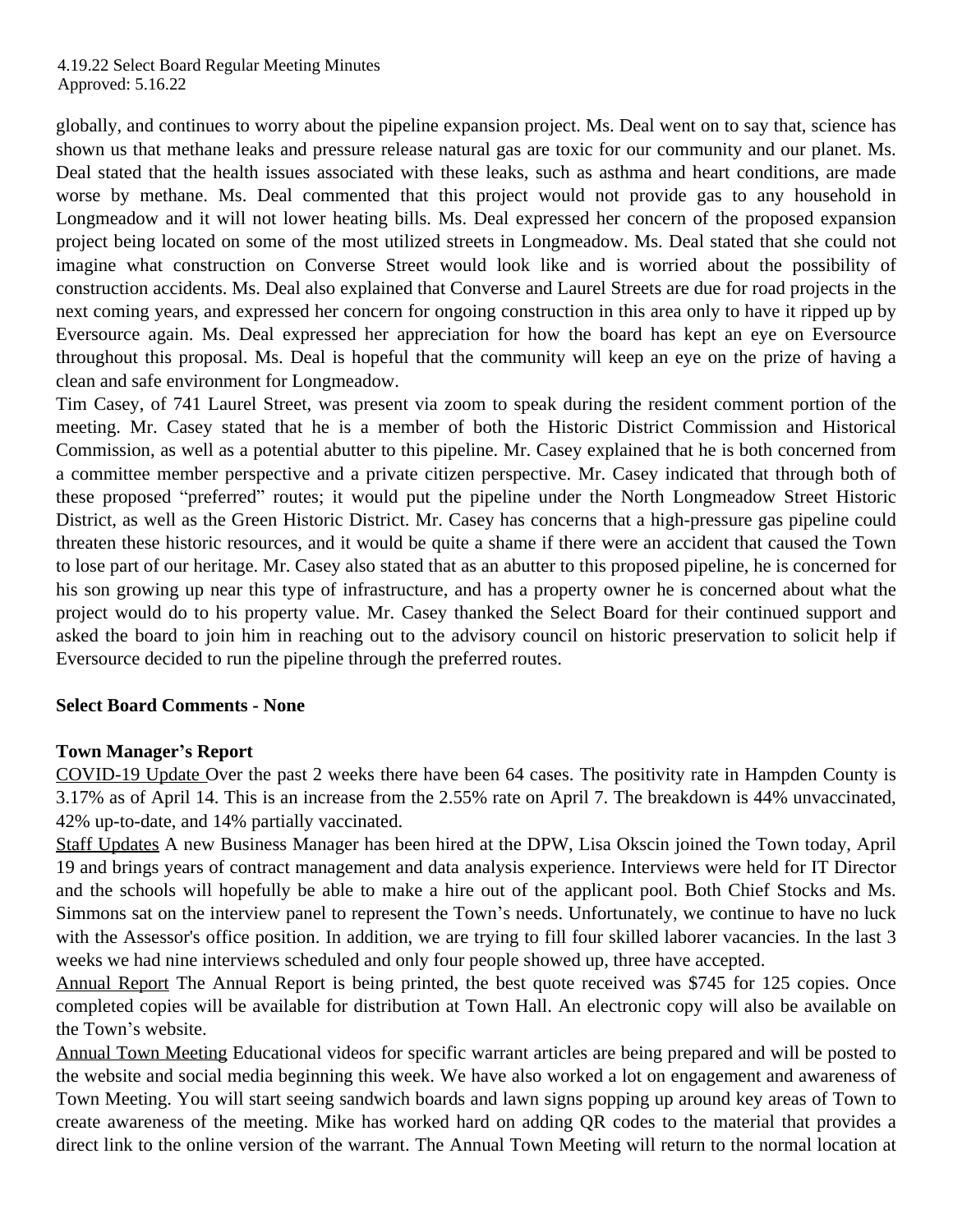the Longmeadow High School gymnasium. We are working on enhancements for sound and audio visual, however we have limitations on what can be done based on the location. To provide a Town Meeting with the features we had at the DPW garage would cost approximately \$20,000. Voters and attendees will see some slight improvements from previous Town Meetings held in the gym. The auditorium at LHS offers the best set up for Town Meeting, however it also limitations such as slanted aisles and tight seating if you are looking to speak at a microphone. Additionally, the May 10, 2022 Town Meeting will feature electronic voting [www.longmeadow.org/electronicvoting](http://www.longmeadow.org/electronicvoting).

Solid Waste Disposal The Town will be contracting with Republic Services for solid waste disposal. This change from CEP to Republic took effect on Monday, April 18. The cost per ton went from \$83.25/ton to \$94/ton, other than the cost increase there is impact to the residents. Waste Management is continuing to pick up curbside, with an increase to the Town to transport to Republic of \$7,487.49.

Coalition for Racial Justice DEI Work Internally we are having discussions to plan for DEI work, including incorporating DEI work into the upcoming MVP application. We have been exploring groups/agencies/organizations that would provide an organizational strategic plan for DEI work for the Town departments. We prefer the organization approach instead of selecting an "off-the-shelf" training that may not have applicability to the different divisions of municipal government. Lastly, we also plan to explore an HR audit of our hiring practices and outreach, this may be something that is incorporated into the organizational plan but we are still developing what the right approach is to take.

Earth Day Cleanup THANK YOU to the Earth Day volunteers! They collected an incredibly impressive amount of trash and recyclables – 1.23 tons (2,460 lbs. of trash) and 800 lbs. of recyclables. This number does not include the amount that was dropped off at the recycling Center or into the school dumpsters.

Mr. Lachiusa expressed his concern of the new Electronic Voting system specifically about the private vote. Mr. Lachiusa went on to say that, we have been voting publically by hand since the first Town Meeting, and our neighbors were always able to see how we voted. Mr. Lachiusa stated that he was surprised that the elected body did not have a discussion on this prior, being that this is a huge change. Mr. Gold stated that we do not get a say in this but the legislative body, which is Town Meeting, does. Mr. Gold explained that the Moderator, who runs Town Meeting, implemented this system and she did not have an obligation to ask the board for anything other than maybe our personal opinions. Mr. Gold stated that if Town Meeting feels otherwise, there are remedies through petitions or bylaws that could change the process. Ms. Simmons confirmed that there were forums and public input sessions that were held to give residents information on Electronic Voting, as well as a live demo in the fall at the Greenwood Center that was attended by 40 or so board and committee members. Mr. Lachiusa stated that he was informed of this process, but believed discussion with the board on this type of change would have taken place. Mr. Lachiusa went on to say that, he was unsure if a Town tradition that has been around since the beginning should be turned over by one person. Mr. Marantz commented that this could be undone, and went on to say, just because it has always been done a certain way, does not mean it always has to be done that way. Mr. Marantz stated that in terms of accuracy and efficiency, this new voting system at Town Meeting would be an improvement.

## **A. Department Monthly Reports**

Please view the monthly reports from Town Departments for March by clicking the "Select Board Agenda Packet" linked under documents at the end of these minutes.

Mr. Marantz commented on the Finance Report detailing RFP's going out for the Water Tower property. Mr. Marantz questioned if anything were to be leased on this property, would it have any impact on future use. Ms. Simmons stated that the water tower will stay no matter what happens, and there is already a lease for cell access on the tower currently. Ms. Simmons indicated that this is a renewal of that lease.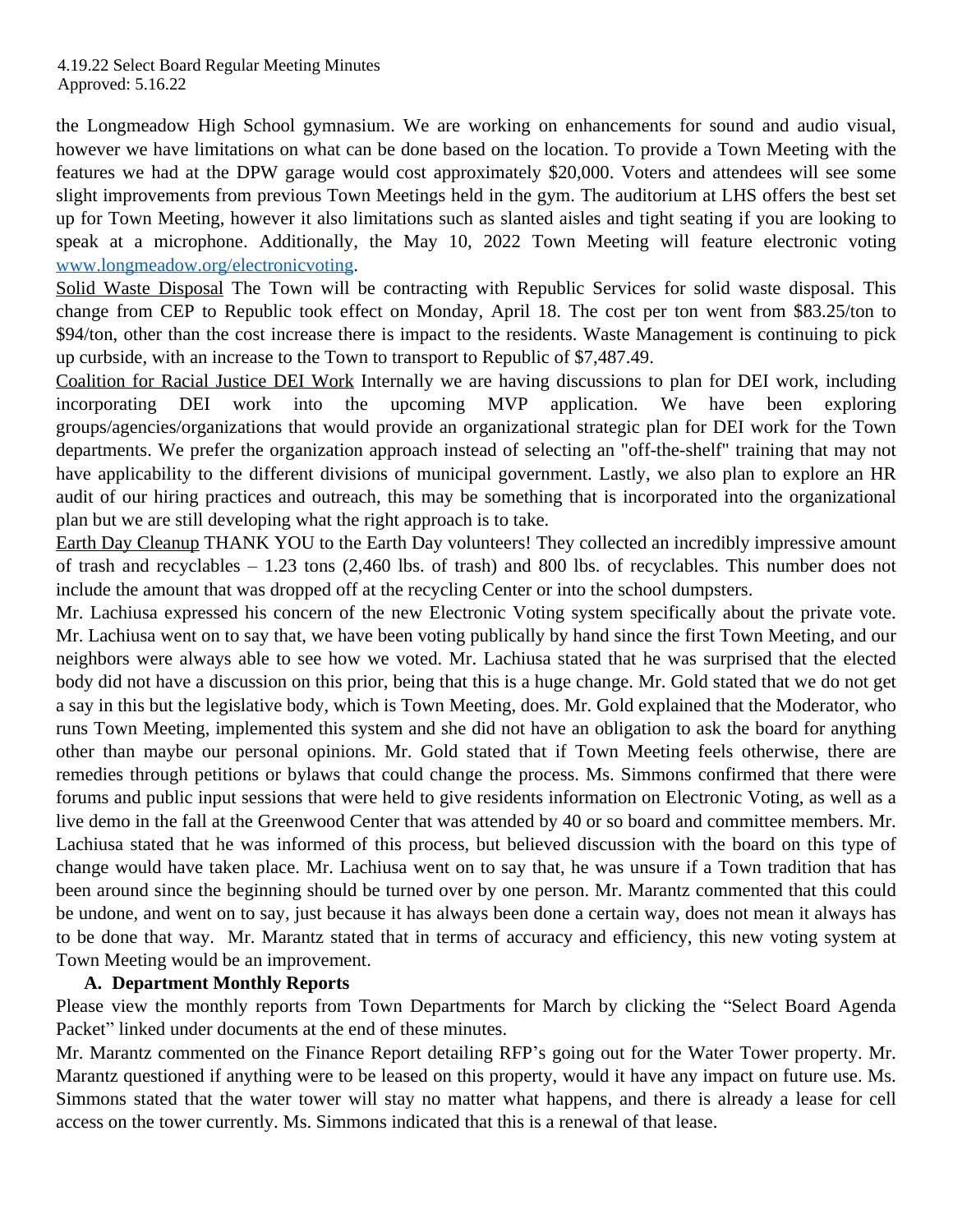## **Continuation of Public Hearing – Petition for Verizon Job #1A5FS6S**

Mr. Gold made the motion to reopen the hearing. Mr. Lachiusa seconded the motion. The vote passed by a vote *of 3-0.* 

Steve Klaubert, of Pike Telecom, who was representing Verizon, attended for the continuation of the hearing from March 21, 2022. Mr. Klaubert explained that where we left off, the Town was going to check into the site plan of the Cell Tower to see if the poles were included in that. Mr. Klaubert stated that he received a response from Verizon that he requested to read to the board. Mr. Marantz questioned if the Cell Tower could go into operation without this petition happening first. Mr. Klaubert detailed that this petition is for power to the Cell Tower and communication fiber optics from whatever the providers are going to be leasing space on that tower. Mr. Klaubert indicated that the wires are currently run across the road between the roads and it looks like there is power to the site. Mr. Klaubert read the statement written by Albert Bessette who submitted the petition for Verizon. "This job was partially released to allow for work to be done on private property. A note was placed to our construction department that they were not to place the street poles until after the Town approved it at a Public Hearing, pursuant to the grant of location legislation in MA GL c. 166 s. 22. The construction department inadvertently placed the street poles in error. Given that this occurred, Verizon is ready to remove or relocate the poles in direction of the Town." Mr. Gold explained that he was annoyed that Verizon did this without permission and are now asking forgiveness in saying that they will move the poles if the Town wants them to. Mr. Gold proposed that the Town fine Verizon for this dependent upon what is in the purview of the board. Mr. Gold went on to say that; he was prepared to approve the petition a month ago, but for Verizon to have the mentality of "do things now, ask permission later" is lousy management control. Mr. Gold stated that in his opinion, this a slap in the face to the Town of Longmeadow

## **Old Business**

A. Approval of Meeting Minutes

Mr. Gold made the motion to approve the March 21, 2022 regular meeting minutes subject to the corrections *indicated. Mr. Lachiusa seconded the motion. The motion passed by a vote of 3-0.*

B. Update – Eversource Western Mass Natural Gas Reliability Project

#### **New Business**

A. Appointment of the Department of Public Works Director *Mr. Gold made the motion to approve the Town Manager's recommendation for appointment of Sean Van Deusen as Director of the Department of Public Works. Mr. Lachiusa seconded the motion. The motion passed by a vote of 3-0.* 

B. Presentations – Beth S. Greenblatt, Beacon Integrated Solutions

C. Updated WESTCOMM District Agreement

*Mr. Gold made the motion to approve the revised WESTCOMM District Agreement. Mr. Lachiusa seconded the motion. The motion passed by a vote of 3-0.* 

D. 2022 Arbor Day Proclamation

Mr. Marantz read the 2022 Arbor Day Proclamation – "WHEREAS, in 1872, J. Sterling Morton proposed to the Nebraska Board of Agriculture that a special day be set aside for the planting of trees; and WHEREAS, this holiday, called Arbor Day, was first observed with the planting of more than one million trees in Nebraska; and WHEREAS, Arbor Day is now observed in Massachusetts under Massachusetts General Law Chapter 6, Section 15, that declares "The governor shall annually issue a proclamation setting apart the last Friday in April as Arbor and Bird Day"; and WHEREAS, "recommending its observance by the public in the planting of trees,